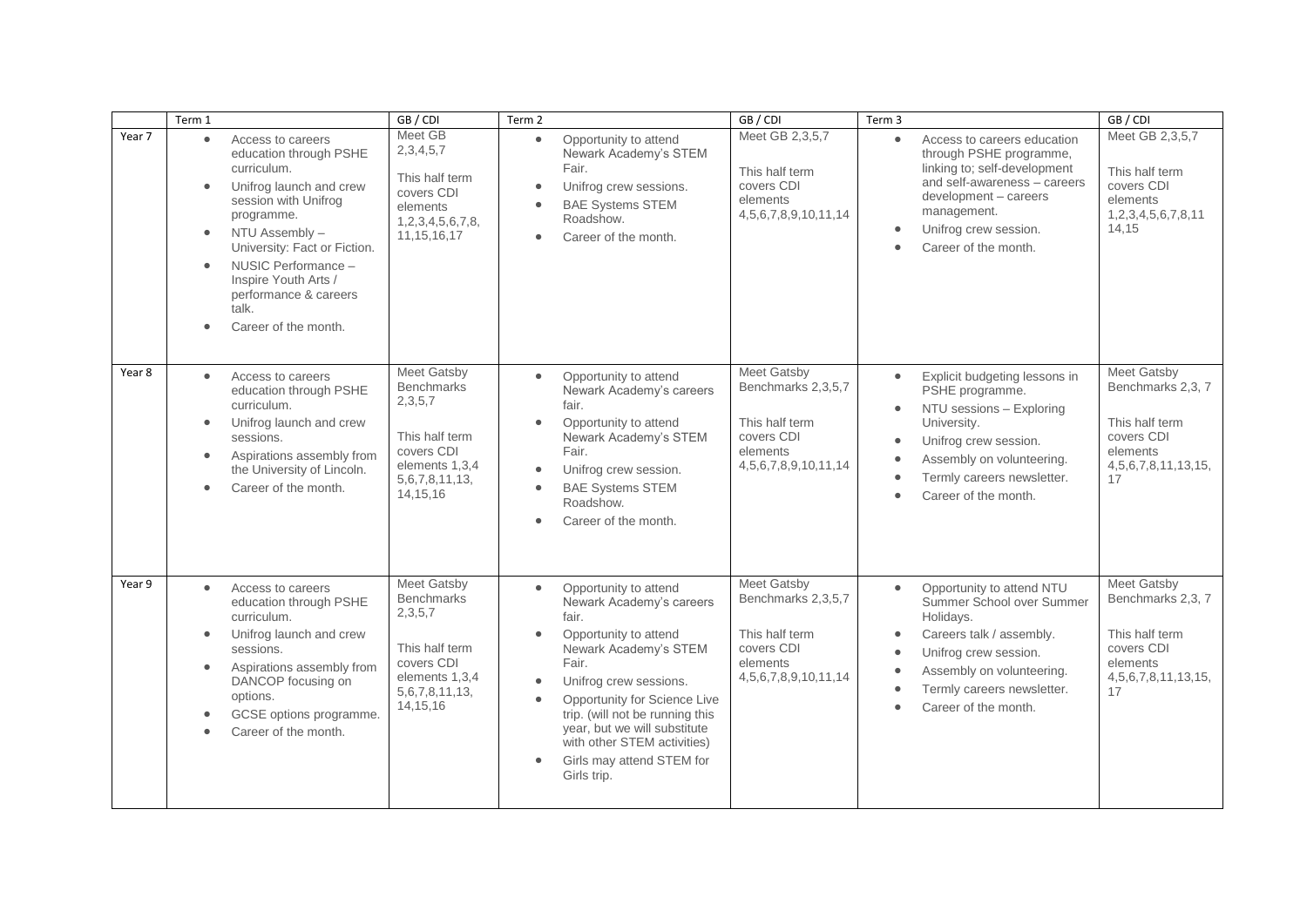|         |                                                                                                                                                                                                                                                                                                                                                                                                                                                                                  |                                                                                                                                                            | Career of the month.<br>$\bullet$                                                                                                                                                                                                                             |                                                                                                                                                        |                                                                                                                                                                                                                          |                                                                                                                                                       |
|---------|----------------------------------------------------------------------------------------------------------------------------------------------------------------------------------------------------------------------------------------------------------------------------------------------------------------------------------------------------------------------------------------------------------------------------------------------------------------------------------|------------------------------------------------------------------------------------------------------------------------------------------------------------|---------------------------------------------------------------------------------------------------------------------------------------------------------------------------------------------------------------------------------------------------------------|--------------------------------------------------------------------------------------------------------------------------------------------------------|--------------------------------------------------------------------------------------------------------------------------------------------------------------------------------------------------------------------------|-------------------------------------------------------------------------------------------------------------------------------------------------------|
| Year 10 | $\bullet$<br>Access to careers<br>education through PSHE<br>programme.<br>Year 10 BOSS Day,<br>$\bullet$<br>including CV workshop<br>and mock interviews.<br>Launch of work<br>$\bullet$<br>experience.<br>1:1 sessions offered as<br>$\bullet$<br>follow-up to CV writing<br>workshop with DWP.<br><b>Attend NSDC Careers</b><br>$\bullet$<br>Expo event.<br>Aspirations assembly from<br>$\bullet$<br>DANCOP - focus on<br>opst16 options.                                     | <b>Meet Gatsby</b><br><b>Benchmarks</b><br>2, 3, 5, 6, 7<br>This half term<br>covers CDI<br>elements<br>1,2,3,4,5,6,7,8<br>9, 10, 11, 12, 14,<br>16,17     | Careers talk / assembly.<br>$\bullet$<br>Programme of guest<br>speaker video to focus on<br>career paths.                                                                                                                                                     | <b>Meet Gatsby</b><br><b>Benchmarks</b><br>2, 3, 5, 6, 7<br>This half term<br>covers CDI<br>elements<br>1,2,3,4,5,6,7,8<br>9, 10, 11, 12, 14,<br>16,17 | Work experience week -<br>$\bullet$<br>100% to do virtual work<br>experience.<br>Assembly on volunteering.<br>Visit to a University (this may<br>be virtual, depending on<br>restrictions)<br>Termly careers newsletter. | Meet Gatsby<br><b>Benchmarks</b><br>2, 3, 5, 6, 7<br>This half term<br>covers CDI<br>elements<br>1,2,3,4,5,6,7,8,9,10<br>11, 12, 13, 14, 15,<br>16,17 |
| Year 11 | Access to careers<br>$\bullet$<br>education through PSHE<br>programme linking to; CV<br>writing, making<br>applications and cover<br>letters.<br><b>Attend NSDC Careers</b><br>$\bullet$<br>Expo event.<br>1:1 career guidance<br>$\bullet$<br>interviews for all students.<br>Over the year 100% of<br>$\bullet$<br>students will receive a<br>careers interview with a<br>qualified level 6<br>practitioner.<br>Apprenticeship assembly.<br>NA6 assembly & taster<br>sessions. | <b>Meet Gatsby</b><br><b>Benchmarks</b><br>2, 3, 5, 6, 7, 8<br>This half term<br>covers CDI<br>elements<br>1,2,3,4,5,6,7,9<br>10, 11, 12, 14, 15,<br>16,17 | Career clinic available to all<br>$\bullet$<br>students.<br>Support from NA6 for<br>$\bullet$<br>students looking to study A-<br>levels.<br>Support with finding<br>$\bullet$<br>appropriate post16<br>destinations.<br>Careers talk / assembly.<br>$\bullet$ | <b>Meet Gatsby</b><br><b>Benchmarks</b><br>2, 3, 4, 5, 7<br>This half term<br>covers CDI<br>elements<br>1,2,3,4,5,6,7,8,9,<br>10, 11, 14, 15, 16,      | Assembly on volunteering.<br>Career clinic available to all<br>$\bullet$<br>students.<br>Support with finding<br>$\bullet$<br>appropriate destinations.                                                                  | <b>Meet Gatsby</b><br><b>Benchmarks</b><br>2,3,5,7<br>This half term<br>covers CDI<br>elements<br>4,5,10,11,17                                        |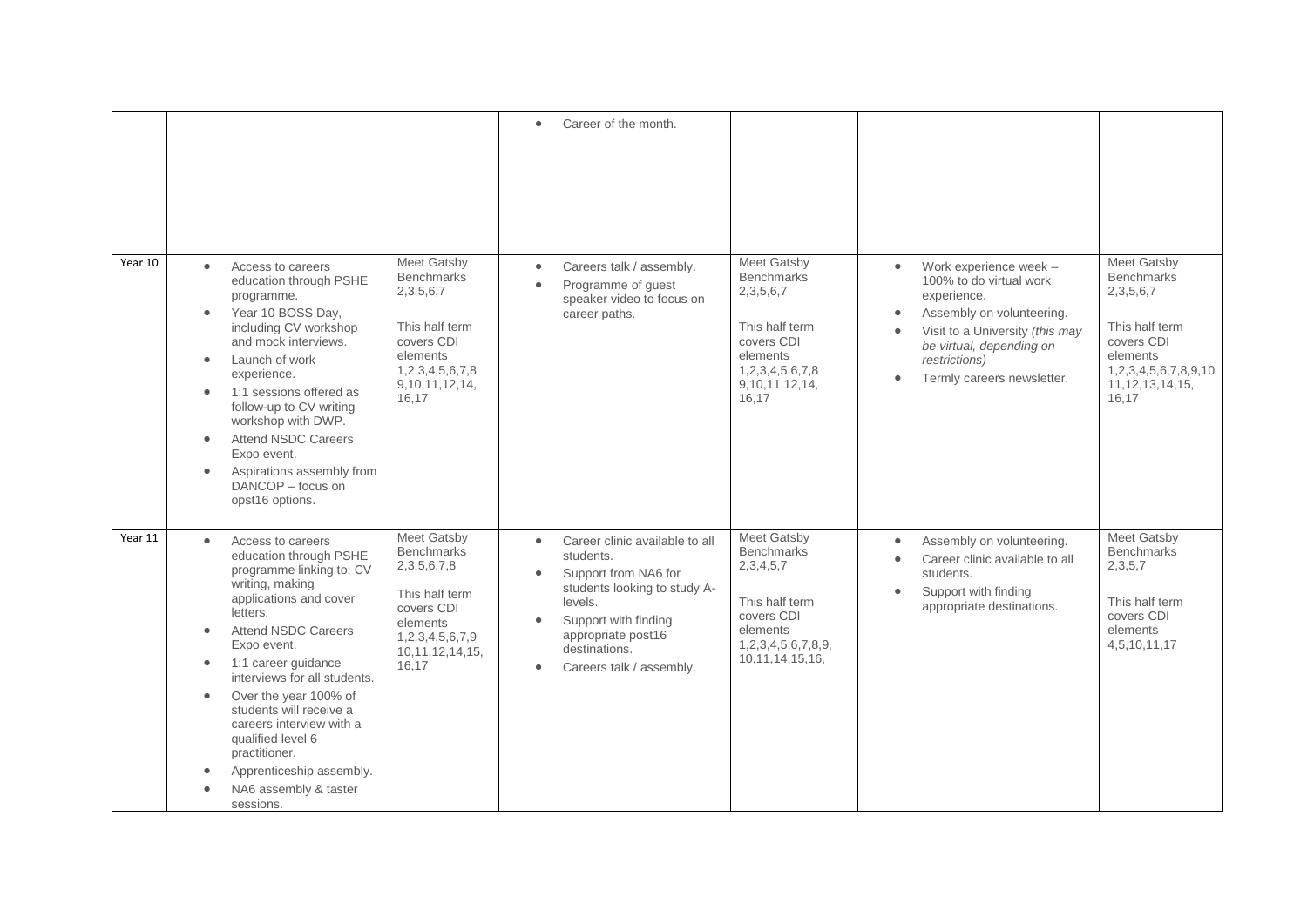| $\bullet$<br>$\bullet$<br>$\bullet$<br>$\bullet$                                                                                          | Newark College assembly<br>- taster and support<br>sessions throughout the<br>year.<br>Career clinic available to<br>all students.<br>Regular parent emails with<br>information and support.<br>Aspirations assembly from<br>NTU - Looking Ahead.                                                                                                                                                                                        |                                                                                                                                                             |                                                                                                                                                                                                                                                  |                                                                                                                                               |                                                                                                                                                                                                                    |                                                                                                                |
|-------------------------------------------------------------------------------------------------------------------------------------------|------------------------------------------------------------------------------------------------------------------------------------------------------------------------------------------------------------------------------------------------------------------------------------------------------------------------------------------------------------------------------------------------------------------------------------------|-------------------------------------------------------------------------------------------------------------------------------------------------------------|--------------------------------------------------------------------------------------------------------------------------------------------------------------------------------------------------------------------------------------------------|-----------------------------------------------------------------------------------------------------------------------------------------------|--------------------------------------------------------------------------------------------------------------------------------------------------------------------------------------------------------------------|----------------------------------------------------------------------------------------------------------------|
| Year 12<br>$\bullet$<br>$\bullet$<br>$\bullet$<br>$\bullet$<br>$\bullet$<br>$\bullet$<br>$\bullet$<br>$\bullet$<br>$\bullet$<br>$\bullet$ | Access to UK's University<br>& Apprenticeship search<br>fair.<br>NTU session - HE & your<br>Future.<br>NTU - Researching Your<br>Options.<br>1:1 careers guidance<br>interviews for all.<br>Unifrog access and<br>lessons.<br>Work experience launch.<br>Aspirations assembly from<br>DANCOP-post18<br>options.<br>Career clinic available to<br>all.<br>Uni of Lincoln - Revision<br>skills.<br>Visit to an aspirational<br>University. | Meet Gatsby<br><b>Benchmarks</b><br>2, 3, 5, 6, 7, 8<br>This half term<br>covers CDI<br>elements<br>1,2,3,4,5,6,7,8,9,<br>10, 11, 12, 13, 14,<br>15, 16, 17 | NTU - Student life.<br>$\bullet$<br>NTU - Growth mindset.<br>Career clinic available to all.<br>$\bullet$<br>Careers talk / assembly.<br>$\bullet$<br>Official UCAS launch.<br>$\bullet$<br>Visit to an aspirational<br>$\bullet$<br>University. | Meet Gatsby<br><b>Benchmarks</b><br>2, 3, 4, 5, 7<br>This half term<br>covers CDI<br>elements<br>4, 5, 6, 7, 8, 9, 10, 11<br>, 14, 15, 16, 17 | University of Nottingham -<br>$\bullet$<br>Intro to UCAS & HE.<br>NTU - Stress Less.<br>NTU - Personal Statements.<br>$\bullet$<br>Career clinic available to all.<br>Visit to an aspirational<br>٠<br>University. | Meet Gatsby<br><b>Benchmarks</b><br>2,3,5,7<br>This half term<br>covers CDI<br>elements 4,5,7,14<br>15, 16, 17 |